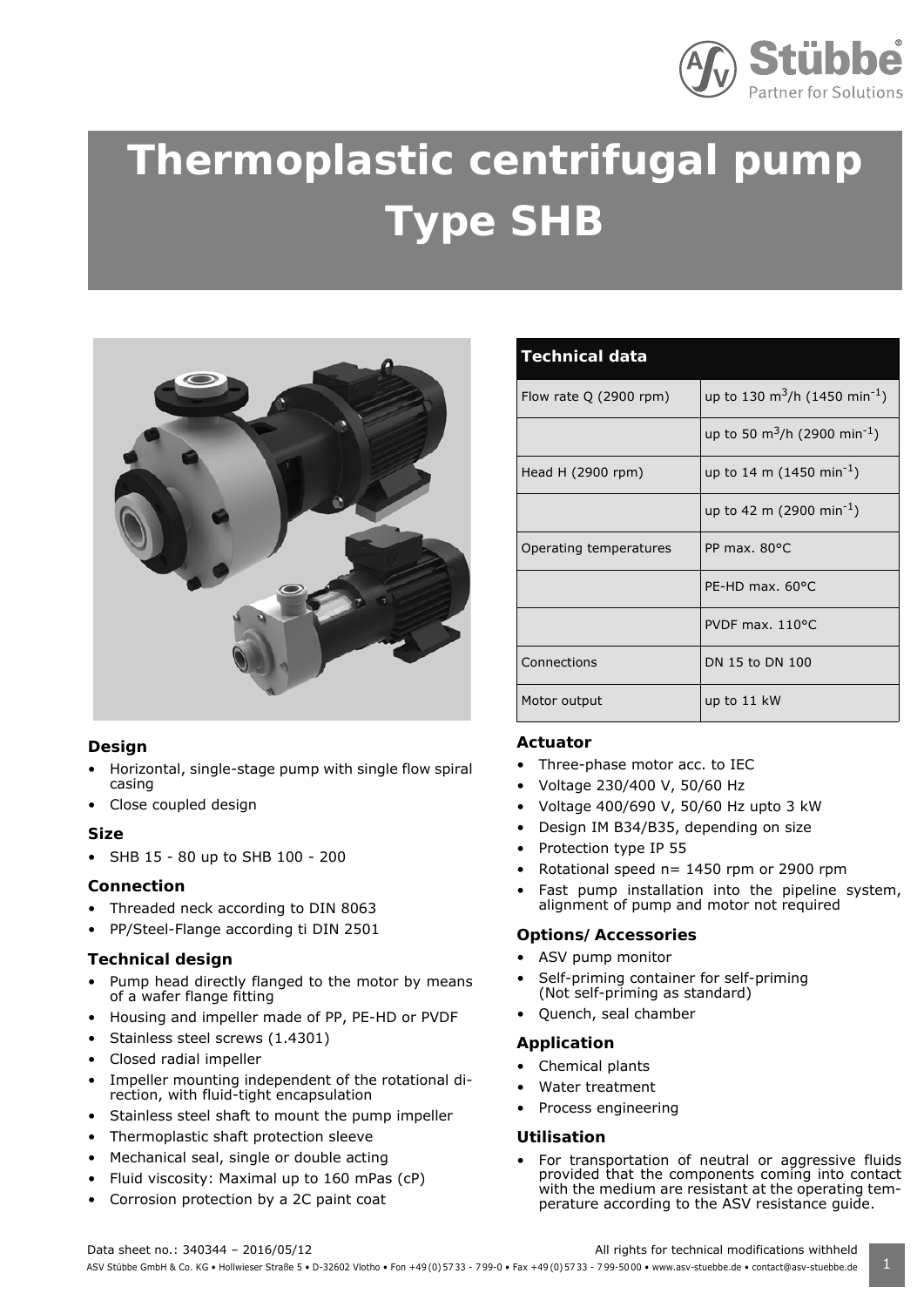

# **Fluid viscosity**

• Maximal up to 160 mPas (cP)

## **Examinations**

• DIN EN ISO 9906

# **Performance data**

see characteristic curves

## **Structural design**

- The close coupled thermoplastic pump SHB from ASV is a single-stage, single flow pump in a spiral casing of horizontal design.
- Pump head directly flanged to the motor by means of a wafer flange fitting; standardised motor (IEC standard).
- The ASV close coupled motor pump can be easily integrated in the pipeline system.
- The hydraulic system of the close coupled motor pump from ASV is manufactured from only a few solid thermoplastic components to ensure its high operating reliability. Corrosion - and wear - resistant plastics, such as polypropylene (PP), polyethylene (PE-HD) or polyvinylidene fluoride (PVDF) are used for this purpose.

#### **Suction**

- The pump is not self-priming. The fluid has to run freely into the pump.
- The pump can only selfprime with an additionally installed ASV self-priming tank.
- Documentation of the tanks are available on request.

#### **Impeller**

- Closed radial impeller.
- The impeller is fitted to allow both rotational directions by means of an embedded metal hub and feather key connection between impeller and shaft.
- The impeller mounting is sealed by means of a plastic impeller hub cap with an O ring inserted.

#### **Shaft**

- The especially bending resistant stainless steel pump shaft guarantees fault-free operation and creates optimum operating conditions for the mechanical seal.
- The shaft designed either as a plug-type shaft or with a coupling, is connected to the pump drive motor.

# **Shaft protection sleeve**

• PP, PE-HD or PVDF, depending on the conveyed fluid.

# **Shaft sealing**

- The shaft is sealed by a single or double mechanical seal.
- Flushing, quench or sealing liquid depending on the individual application.
- Sliding bearing material: silicon carbide against silicon carbide (SIC/SIC). O-rings and liner made of FPM or CSM, metal components as standard made of stainless steel (V4A) or Hastelloy as an option. This combination is extremely reliable and covers a wide

range of applications.

• Materials in different combinations are also available.

#### **Painting**

All metal components not made of stainless steel are corrosion protected by multiple coating with a highquality 2C protection lacquer.

#### **Screws**

• stainless steel as standard (1.4301)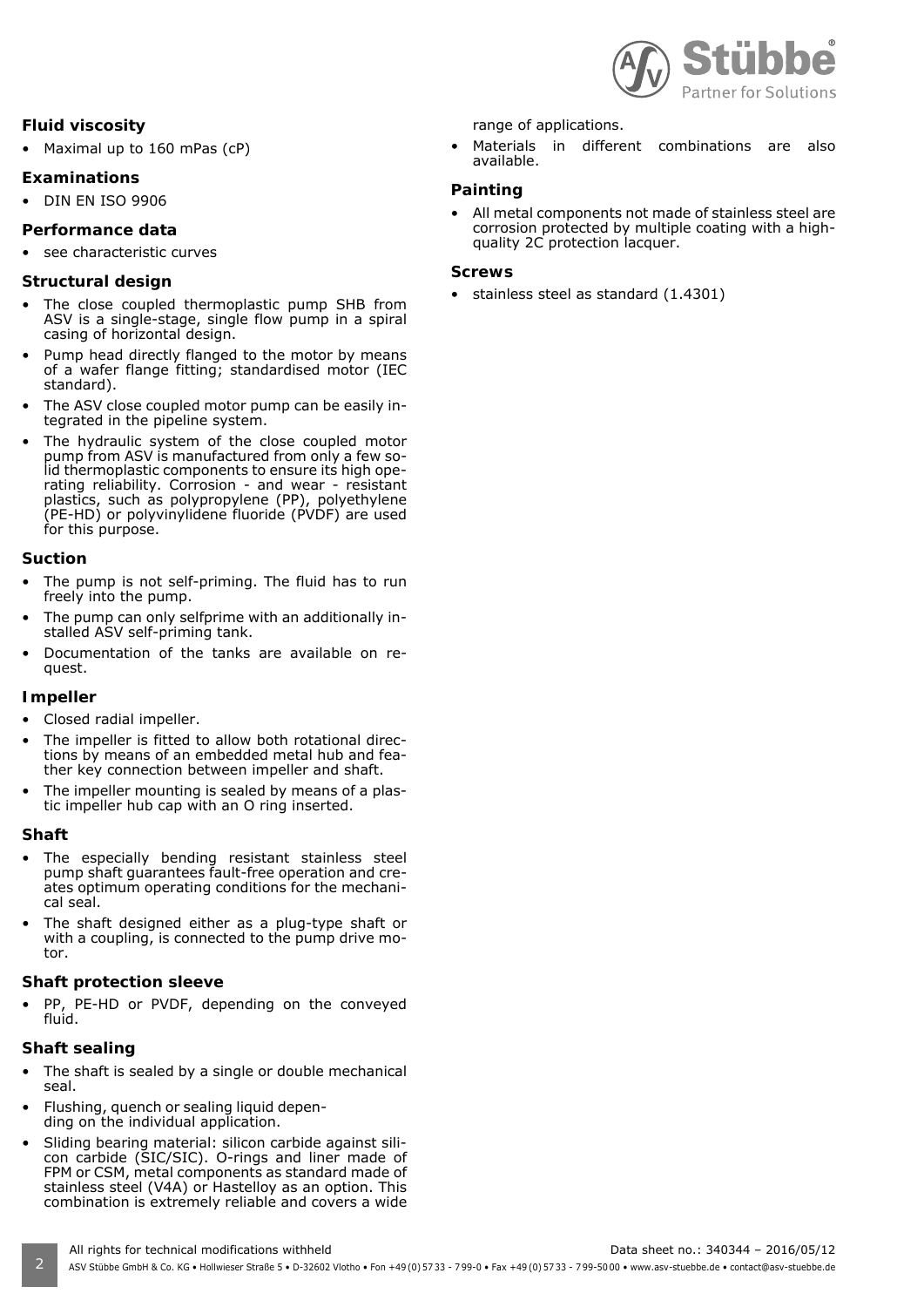

# **Dimensions SHB 15-80 up to 25-125**



#### **Dimensions: threaded neck**

| <b>Type</b> | <b>Pressure connection</b> |           |                      | <b>Suction connection</b> | Dimensions (mm) |     |     |     |  |  |
|-------------|----------------------------|-----------|----------------------|---------------------------|-----------------|-----|-----|-----|--|--|
| <b>SHB</b>  | <b>DNd</b>                 | q1        | <b>DNs</b>           | g∠                        |                 | ັບ⊥ | øС  | h2  |  |  |
| $15 - 80$   | IJ                         | $-1$ II   | 20                   | $1/4$ "                   | כס              | 40  | 120 | 93  |  |  |
| $20 - 100$  | 20                         | 1/4"      | ت ک                  | 121                       | $\sim$<br>ບວ    | υU  | 138 | 102 |  |  |
| $25 - 125$  | 25                         | 1/2"<br>- | $\sim$ $\sim$<br>3Z. | $\neg$                    | 60              | 58  | 160 | 112 |  |  |

| <b>Type</b> | <b>Motor</b><br>output | Rotat.<br>speed | <b>Motor</b><br>size | e   | b  | øF  | h1 | h <sub>9</sub> | $\mathbf{z}$<br>K. | L <sub>1</sub> | m   |
|-------------|------------------------|-----------------|----------------------|-----|----|-----|----|----------------|--------------------|----------------|-----|
| <b>SHB</b>  | kW                     | $min-1$         |                      | mm  | mm | mm  | mm | mm             | mm                 | mm             | mm  |
| 15-80       | 0,37                   | 2900            | 71                   | 109 | 26 | 140 | 71 | 8              | 215                | 110            | 90  |
| 15-80       | 0,55                   | 2900            | 71                   | 109 | 26 | 140 | 71 | 8              | 215                | 110            | 90  |
| $20 - 100$  | 0,55                   | 2900            | 71                   | 109 | 26 | 140 | 71 | 8              | 215                | 110            | 90  |
| $20 - 100$  | 0,75                   | 2900            | 80                   | 114 | 35 | 120 | 80 | 9              | 247                | 125            | 100 |
| $25 - 125$  | 1,10                   | 1450            | 90S                  | 130 | 40 | 160 | 90 | 10             | 265                | 125            | 100 |
| $25 - 125$  | 1,10                   | 2900            | 80                   | 114 | 35 | 160 | 80 | 9              | 247                | 125            | 100 |
| $25 - 125$  | 1,50                   | 2900            | 90S                  | 130 | 40 | 160 | 90 | 10             | 265                | 125            | 100 |

| <b>Type</b> | <b>Motor</b><br>output | Rotat.<br>speed | n1  | n <sub>2</sub> | $\Omega$ | ØS | w1 | <b>Motor</b><br>size | Pump<br>Weight | <b>Motor</b><br>Weight | Weight    |
|-------------|------------------------|-----------------|-----|----------------|----------|----|----|----------------------|----------------|------------------------|-----------|
| <b>SHB</b>  | kW                     | $min-1$         | mm  | mm             | mm       | mm | mm |                      | ∼kq            | $\sim$ kg              | $\sim$ kg |
| 15-80       | 0,37                   | 2900            | 150 | 112            | 144      | -  | 45 | 71                   | 3,2            | 6                      | 9,2       |
| 15-80       | 0,55                   | 2900            | 150 | 112            | 144      |    | 45 | 71                   | 3,2            | 6,5                    | 9,7       |
| $20 - 100$  | 0,55                   | 2900            | 150 | 112            | 144      |    | 45 | 71                   | 3,6            | 6, 5                   | 10,1      |
| 20-100      | 0,75                   | 2900            | 165 | 125            | 154      | 10 | 50 | 80                   | 3,9            | 8,7                    | 12,6      |
| $25 - 125$  | 1,1                    | 1450            | 180 | 140            | 168      | 10 | 56 | 90S                  | 5,2            | 12                     | 17,2      |
| $25 - 125$  | 1,1                    | 2900            | 165 | 125            | 168      | 10 | 50 | 80                   | 5,2            | 9,5                    | 14,7      |
| 25-125      | 1,5                    | 2900            | 180 | 140            | 168      | 10 | 56 | 90S                  | 5,2            | 11,8                   | 17        |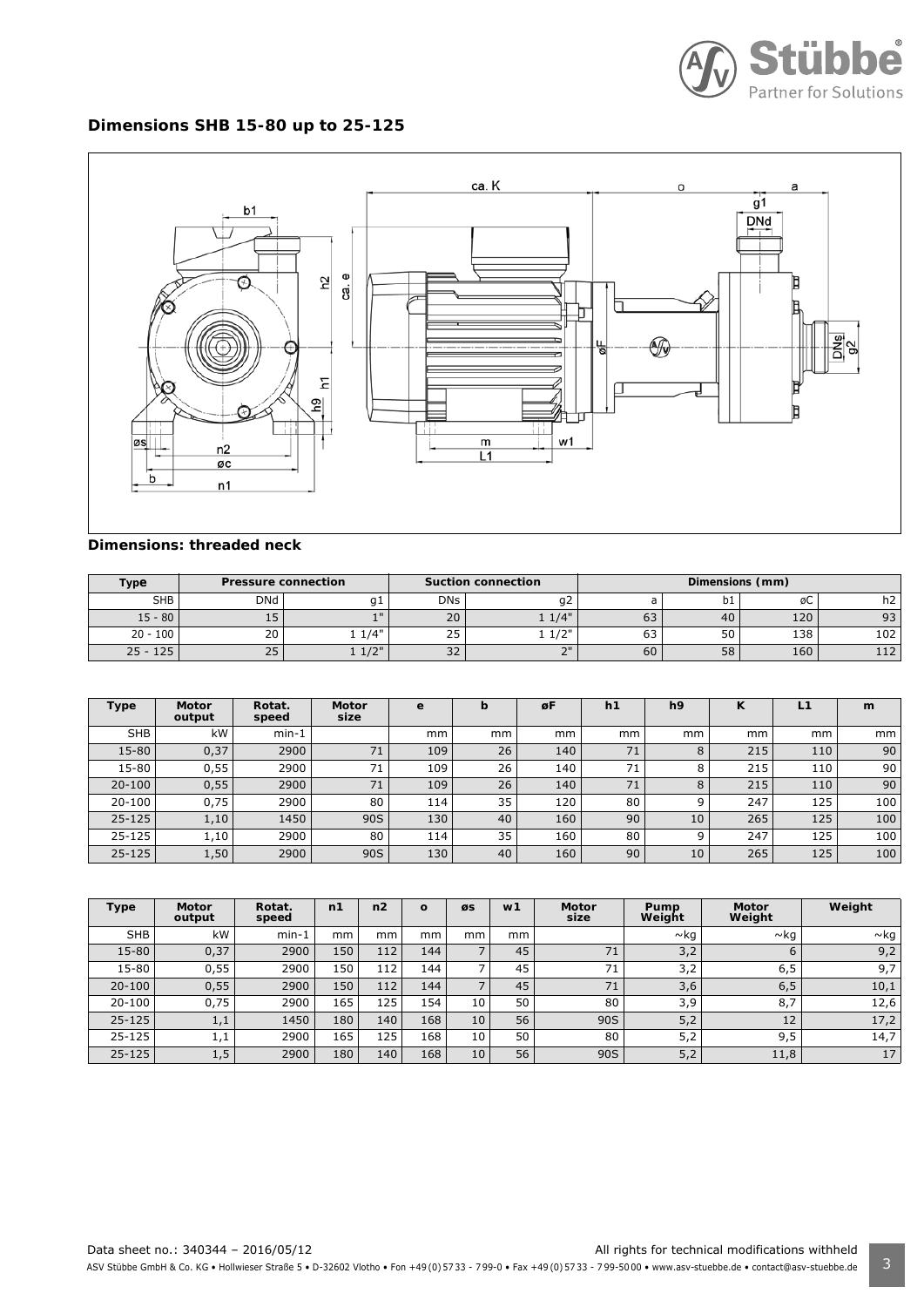

# **Dimensions SHB 32-125 up to 100-200**



# **Dimensions: threaded neck**

| <b>Type</b> | <b>Pressure connection</b> |       | <b>Suction connection</b> |            |       |  | Dimension (mm) |     |                |
|-------------|----------------------------|-------|---------------------------|------------|-------|--|----------------|-----|----------------|
| <b>SHB</b>  | DNd                        | g1    |                           | <b>DNs</b> | g2    |  |                | øC  | h <sub>2</sub> |
| $32 - 125$  | 32                         | ייר   |                           | 50         | 23/4" |  | 97             | 224 | 153,5          |
| 32-180      | 32                         | ייר   |                           | 50         | 23/4" |  | 106            | 270 | 176,5          |
| $40 - 125$  | 40                         | 21/4" |                           | 65         | 31/2" |  | 97.5           | 224 | 145,0          |
| 40-180      | 40                         | 21/4" |                           | 65         | 31/2" |  | 106            | 270 | 177,5          |

## **Dimensions: Flange connection**

| <b>Type</b> |            | <b>Pressure connection</b> |     |    |            | <b>Suction connection</b> |     | Dimension (mm) |       |     |       |
|-------------|------------|----------------------------|-----|----|------------|---------------------------|-----|----------------|-------|-----|-------|
| <b>SHB</b>  | <b>DNd</b> | d2d                        | K1d | Zd | <b>DNs</b> | d2s                       | K1s | Zs             | a     | øС  | h2 l  |
| $32 - 125$  | 32         | 18                         | 100 |    | 50         | 18                        | 125 | 4              | 132   | 224 | 177,5 |
| 32-180      | 32         | 18                         | 100 |    | 50         | 18                        | 125 |                | 141   | 270 | 200,5 |
| $40 - 125$  | 40         | 18                         | 110 |    | 65         | 18                        | 145 | 4              | 133,5 | 224 | 177,5 |
| 40-180      | 40         | 18                         | 110 | 4  | 65         | 18                        | 145 |                | 142   | 270 | 201   |
| $50 - 125$  | 50         | 18                         | 125 |    | 80         | 18                        | 160 |                | 170   | 270 | 208   |
| 50-180      | 50         | 18                         | 125 | 4  | 80         | 18                        | 160 |                | 166   | 300 | 223   |

| <b>Type</b> | <b>Motor</b><br>output | Rotat.<br>speed | <b>Motor size</b> | b  | b4                       | e   | øF  | h1  | h <sub>8</sub> | h <sub>9</sub> | K   | $\mathsf{L}1$ | L <sub>4</sub>           | m   | n1  | n <sub>2</sub> | n <sub>3</sub>           |
|-------------|------------------------|-----------------|-------------------|----|--------------------------|-----|-----|-----|----------------|----------------|-----|---------------|--------------------------|-----|-----|----------------|--------------------------|
| <b>SHB</b>  | kW                     | $min-1$         |                   | mm | mm                       | mm  | mm  | mm  | mm             | mm             | mm  | mm            | mm                       | mm  | mm  | mm             | mm                       |
| $32 - 125$  | 1,1                    | 1450            | 90S               | 40 | $\sim$                   | 120 | 200 | 115 | 25             | 14             | 265 | 130           | ۰.                       | 100 | 178 | 140            | -                        |
| $32 - 125$  | 1,5                    | 2900            | 90S               | 40 | $\overline{\phantom{a}}$ | 120 | 200 | 115 | 25             | 14             | 265 | 130           | $\overline{\phantom{a}}$ | 100 | 178 | 140            | $\overline{\phantom{a}}$ |
| $32 - 125$  | 2,2                    | 2900            | 90L               | 40 |                          | 120 | 200 | 115 | 25             | 14             | 290 | 155           | Ξ.                       | 125 | 178 | 140            | -                        |
| $32 - 125$  | 3                      | 2900            | 100L              | 45 |                          | 127 | 250 | 127 | 27             | 15             | 325 | 175           | $\overline{\phantom{0}}$ | 140 | 192 | 160            | ۰.                       |
| $32 - 125$  | 4                      | 2900            | 112M              | 50 | $\overline{\phantom{0}}$ | 137 | 250 | 127 | 15             | 18             | 340 | 180           | ۰.                       | 140 | 224 | 190            | $\overline{\phantom{0}}$ |
| $40 - 125$  | 1,5                    | 1450            | 90L               | 40 |                          | 120 | 200 | 115 | 25             | 14             | 290 | 155           | $\overline{\phantom{0}}$ | 125 | 178 | 140            | $\overline{\phantom{a}}$ |
| $40 - 125$  | 1,5                    | 2900            | 90S               | 40 | $\overline{\phantom{0}}$ | 120 | 200 | 115 | 25             | 14             | 265 | 130           | ۰.                       | 100 | 178 | 140            | ۰.                       |
| $40 - 125$  | 2,2                    | 2900            | 90L               | 40 | $\overline{\phantom{a}}$ | 120 | 200 | 115 | 25             | 14             | 290 | 155           | $\overline{\phantom{0}}$ | 125 | 178 | 140            | ۰                        |
| $40 - 125$  | 3                      | 2900            | 100L              | 45 | <b>COLUM</b>             | 127 | 250 | 127 | 27             | 15             | 325 | 175           | ۰.                       | 140 | 192 | 160            | ۰.                       |

4 ASV Stübbe GmbH & Co. KG • Hollwieser Straße 5 • D-32602 Vlotho • Fon +49 (0) 57 33 - 7 99-0 • Fax +49 (0) 57 33 - 7 99-50 00 • www.asv-stuebbe.de • contact@asv-stuebbe.de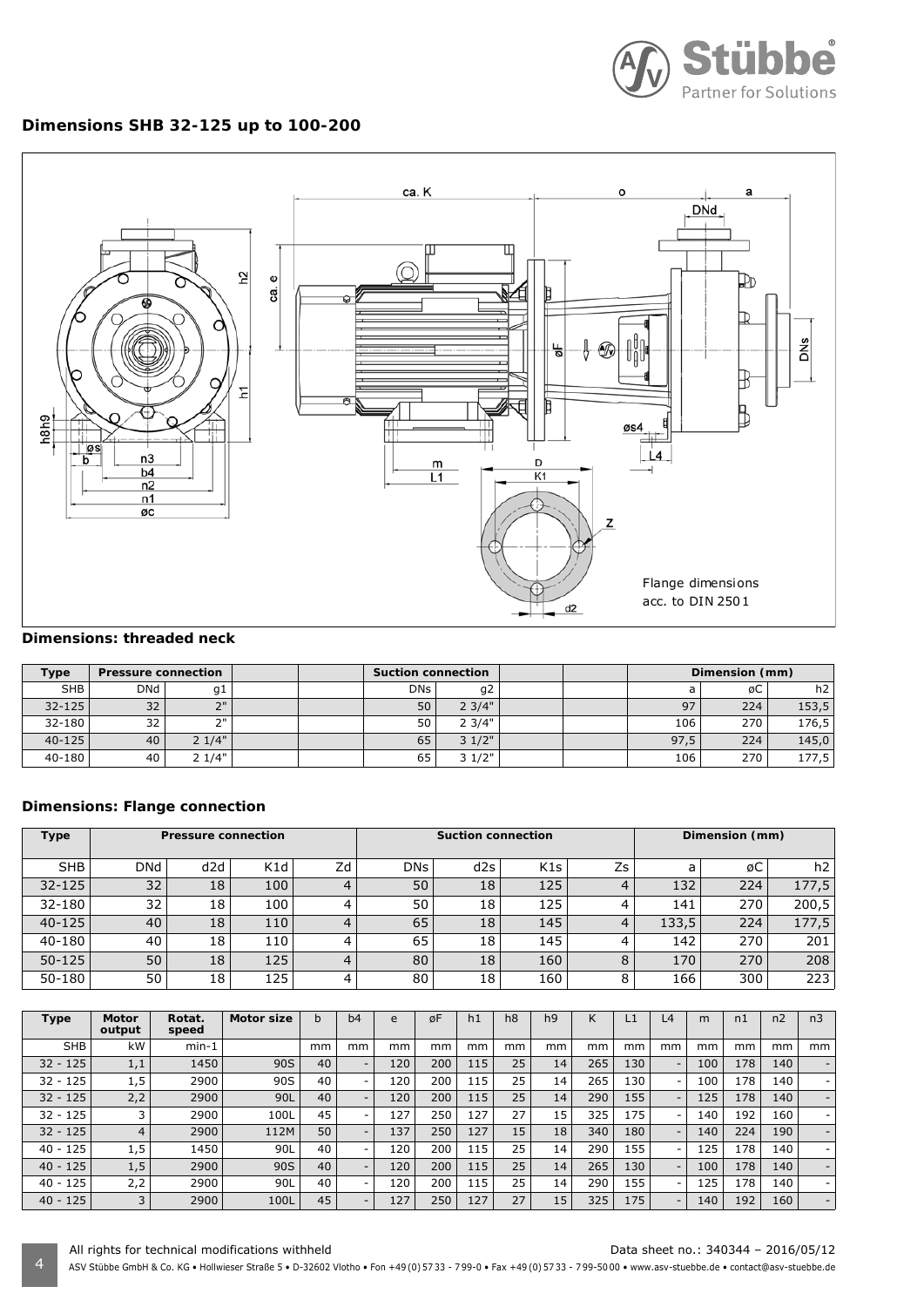

| <b>Type</b>    | <b>Motor</b><br>output | Rotat.<br>speed | Motor size | b  | b4  | e   | øF  | h1  | h8 | h <sub>9</sub> | K   | L1  | L4     | m   | n1  | n2  | n <sub>3</sub> |
|----------------|------------------------|-----------------|------------|----|-----|-----|-----|-----|----|----------------|-----|-----|--------|-----|-----|-----|----------------|
| 125<br>$40 -$  | 4                      | 2900            | 112M       | 50 |     | 137 | 250 | 127 | 15 | 18             | 340 | 180 | $\sim$ | 140 | 224 | 190 | ٠              |
| $32 -$<br>180  | 1,5                    | 1450            | 90L        | 40 | 101 | 140 | 200 | 136 | 46 | 14             | 290 | 155 | 40     | 125 | 178 | 140 | 70             |
| 32 - 180       | 1,5                    | 2900            | 90S        | 40 | 101 | 140 | 200 | 136 | 46 | 14             | 265 | 130 | 40     | 100 | 178 | 140 | 70             |
| $32 - 180$     | 2,2                    | 2900            | 90L        | 40 | 101 | 140 | 200 | 136 | 46 | 14             | 290 | 155 | 40     | 125 | 178 | 140 | 70             |
| 32 -<br>180    | 3                      | 2900            | 100L       | 45 | 101 | 160 | 250 | 136 | 36 | 15             | 325 | 175 | 40     | 140 | 192 | 160 | 70             |
| $32 - 180$     | $\overline{4}$         | 2900            | 112M       | 50 | 101 | 178 | 250 | 136 | 24 | 18             | 340 | 180 | 40     | 140 | 224 | 190 | 70             |
| 32 - 180       | 5,5                    | 2900            | 132S       | 50 | 150 | 206 | 300 | 152 | 20 | 16             | 403 | 180 | 50     | 140 | 256 | 216 | 110            |
| $32 - 180$     | 7,5                    | 2900            | 132S       | 50 | 150 | 206 | 300 | 152 | 20 | 16             | 403 | 180 | 50     | 140 | 256 | 216 | 110            |
| 180<br>$40 -$  | 1,5                    | 1450            | 90L        | 40 | 101 | 140 | 200 | 136 | 46 | 14             | 290 | 155 | 40     | 125 | 178 | 140 | 70             |
| $40 -$<br>180  | 2,2                    | 1450            | 100L       | 45 | 101 | 160 | 250 | 136 | 36 | 15             | 325 | 175 | 40     | 140 | 192 | 160 | 70             |
| 180<br>$40 -$  | 3                      | 2900            | 100L       | 45 | 101 | 160 | 250 | 136 | 36 | 15             | 325 | 175 | 40     | 140 | 192 | 160 | 70             |
| $40 - 180$     | $\overline{4}$         | 2900            | 112M       | 50 | 101 | 178 | 250 | 136 | 24 | 18             | 340 | 180 | 40     | 140 | 224 | 190 | 70             |
| $40 -$<br>180  | 5, 5                   | 2900            | 132S       | 50 | 150 | 206 | 300 | 152 | 20 | 16             | 403 | 180 | 50     | 140 | 256 | 216 | 110            |
| $40 - 180$     | 7,5                    | 2900            | 132S       | 50 | 150 | 206 | 300 | 152 | 20 | 16             | 403 | 180 | 50     | 140 | 256 | 216 | 110            |
| $50 - 180$     | 2,2                    | 1450            | 100L       | 45 | 150 | 160 | 250 | 152 | 52 | 15             | 325 | 175 | 50     | 140 | 192 | 160 | 110            |
| $50 - 180$     | 3                      | 1450            | 100L       | 45 | 150 | 160 | 250 | 152 | 52 | 11             | 325 | 175 | 50     | 140 | 192 | 160 | 110            |
| $50 - 180$     | 4                      | 1450            | 112M       | 50 | 150 | 178 | 250 | 152 | 40 | 18             | 340 | 180 | 50     | 140 | 224 | 190 | 110            |
| $50 - 180$     | 4                      | 2900            | 112M       | 50 | 150 | 178 | 250 | 152 | 40 | 18             | 340 | 180 | 50     | 140 | 224 | 190 | 110            |
| 180<br>$50 -$  | 5,5                    | 2900            | 132S       | 50 | 150 | 206 | 300 | 152 | 20 | 16             | 403 | 180 | 50     | 140 | 256 | 216 | 110            |
| $50 -$<br>180  | 7,5                    | 2900            | 132S       | 50 | 150 | 206 | 300 | 152 | 20 | 16             | 403 | 180 | 50     | 140 | 256 | 216 | 110            |
| 200<br>$100 -$ | 7,5                    | 1450            | 132S       | 50 | 150 | 206 | 300 | 172 | 20 | 16             | 396 | 180 | 50     | 140 | 256 | 216 | 110            |
| $100 - 200$    | 11                     | 1450            | 160M       | 50 | 150 | 223 | 300 | 172 | 12 | 18             | 447 | 257 | 50     | 210 | 256 | 254 | 110            |

| <b>Type</b> | <b>Motor</b><br>output | Rotat.<br>speed | <b>Motor size</b> | $\Omega$ | ØS | øs4 | w1   | w <sub>2</sub> | Pump<br>Weight* | Motor<br>Weight | total Weight |
|-------------|------------------------|-----------------|-------------------|----------|----|-----|------|----------------|-----------------|-----------------|--------------|
| <b>SHB</b>  | kW                     | $min-1$         |                   | mm       | mm | mm  | mm   | mm             | $\sim$ kg       | $\sim$ kg       | $\sim$ kg    |
| $32 - 125$  | 1,1                    | 1450            | 90S               | 200      | 10 |     | 56   |                | 16,3            | 12              | 28,3         |
| $32 - 125$  | 1,5                    | 2900            | 90S               | 200      | 10 | ÷   | 56   |                | 16,3            | 11,8            | 28,1         |
| $32 - 125$  | 2,2                    | 2900            | 90L               | 200      | 10 |     | 56   |                | 16,3            | 13,5            | 29,8         |
| $32 - 125$  | 3                      | 2900            | 100L              | 210      | 12 | ÷,  | 63   |                | 18,4            | 21              | 39,4         |
| $32 - 125$  | $\overline{4}$         | 2900            | 112M              | 210      | 12 |     | 70   |                | 18,4            | 28              | 46,4         |
| $40 - 125$  | 1,5                    | 1450            | 90L               | 202,5    | 10 |     | 56   |                | 16,7            | 13,8            | 30,5         |
| $40 - 125$  | 1,5                    | 2900            | 90S               | 202,5    | 10 |     | 56   |                | 16,7            | 11,8            | 28,5         |
| $40 - 125$  | 2,2                    | 2900            | <b>90L</b>        | 202,5    | 10 |     | 56   |                | 16,7            | 13,5            | 30,2         |
| $40 - 125$  | 3                      | 2900            | 100L              | 212,5    | 12 |     | 63   |                | 18,8            | 21              | 39,8         |
| $40 - 125$  | $\overline{4}$         | 2900            | 112M              | 212,5    | 12 |     | 70   |                | 18,8            | 28              | 46,8         |
| $32 - 180$  | 1,5                    | 1450            | 90L               | 249      | 10 | 12  | 56   | 177,5          | 25,8            | 13,8            | 39,6         |
| $32 - 180$  | 1,5                    | 2900            | 90S               | 249      | 10 | 12  | 56   | 177,5          | 25,8            | 11,8            | 37,6         |
| $32 - 180$  | 2,2                    | 2900            | 90L               | 249      | 10 | 12  | 56   | 177,5          | 25,8            | 13,5            | 39,3         |
| $32 - 180$  | 3                      | 2900            | 100L              | 259      | 12 | 12  | 63   | 187,5          | 27,2            | 21              | 48,2         |
| $32 - 180$  | $\overline{4}$         | 2900            | 112M              | 259      | 12 | 12  | 70   | 187,5          | 27,2            | 28              | 55,2         |
| $32 - 180$  | 5,5                    | 2900            | 132S              | 279      | 12 | 14  | 89   | 207,5          | 31,3            | 39              | 70,3         |
| $32 - 180$  | 7,5                    | 2900            | 132S              | 279      | 12 | 14  | 89   | 207,5          | 31,3            | 44,5            | 75,8         |
| $40 - 180$  | 1, 5                   | 1450            | 90L               | 252      | 10 | 12  | 56   | 177,5          | 26,2            | 13,8            | 40           |
| $40 - 180$  | 2,2                    | 1450            | 100L              | 262      | 12 | 12  | 63   | 187,5          | 27,6            | 20,8            | 48,4         |
| $40 - 180$  | 3                      | 2900            | 100L              | 262      | 12 | 12  | 63   | 187,5          | 27,6            | 21              | 48,6         |
| $40 - 180$  | $\overline{4}$         | 2900            | 112M              | 262      | 12 | 12  | 70   | 187,5          | 27,6            | 28              | 55,6         |
| $40 - 180$  | 5, 5                   | 2900            | 132S              | 282      | 12 | 14  | 89   | 207,5          | 31,7            | 39              | 70,7         |
| $40 - 180$  | 7,5                    | 2900            | 132S              | 282      | 12 | 14  | 89   | 207,5          | 31,7            | 44,5            | 76,2         |
| $50 - 180$  | 2,2                    | 1450            | 100L              | 269      | 12 | 14  | 63   | 187,5          | 32,3            | 20,8            | 53,1         |
| $50 - 180$  | 3                      | 1450            | 100L              | 269      | 12 | 14  | 63   | 187,5          | 32,3            | 23,5            | 55,8         |
| $50 - 180$  | $\overline{4}$         | 1450            | 112M              | 269      | 12 | 14  | 70   | 187,5          | 32,3            | 29,5            | 61,8         |
| $50 - 180$  | $\overline{4}$         | 2900            | 112M              | 269      | 12 | 14  | 70   | 187,5          | 32,3            | 28              | 60,3         |
| $50 - 180$  | 5, 5                   | 2900            | 132S              | 289      | 12 | 14  | 89   | 207,5          | 36,5            | 39              | 75,5         |
| $50 - 180$  | 7,5                    | 2900            | 132S              | 289      | 12 | 14  | 89   | 207,5          | 36,5            | 44,5            | 81           |
| $100 - 200$ | 7,5                    | 1450            | 132S              | 310      | 12 | 15  | 69   | 214,5          | 50              | 44,5            | 94,5         |
| $100 - 200$ | 11                     | 1450            | 160M              | 340      | 15 | 15  | 81,5 | 244,5          | 53              | 92              | 143          |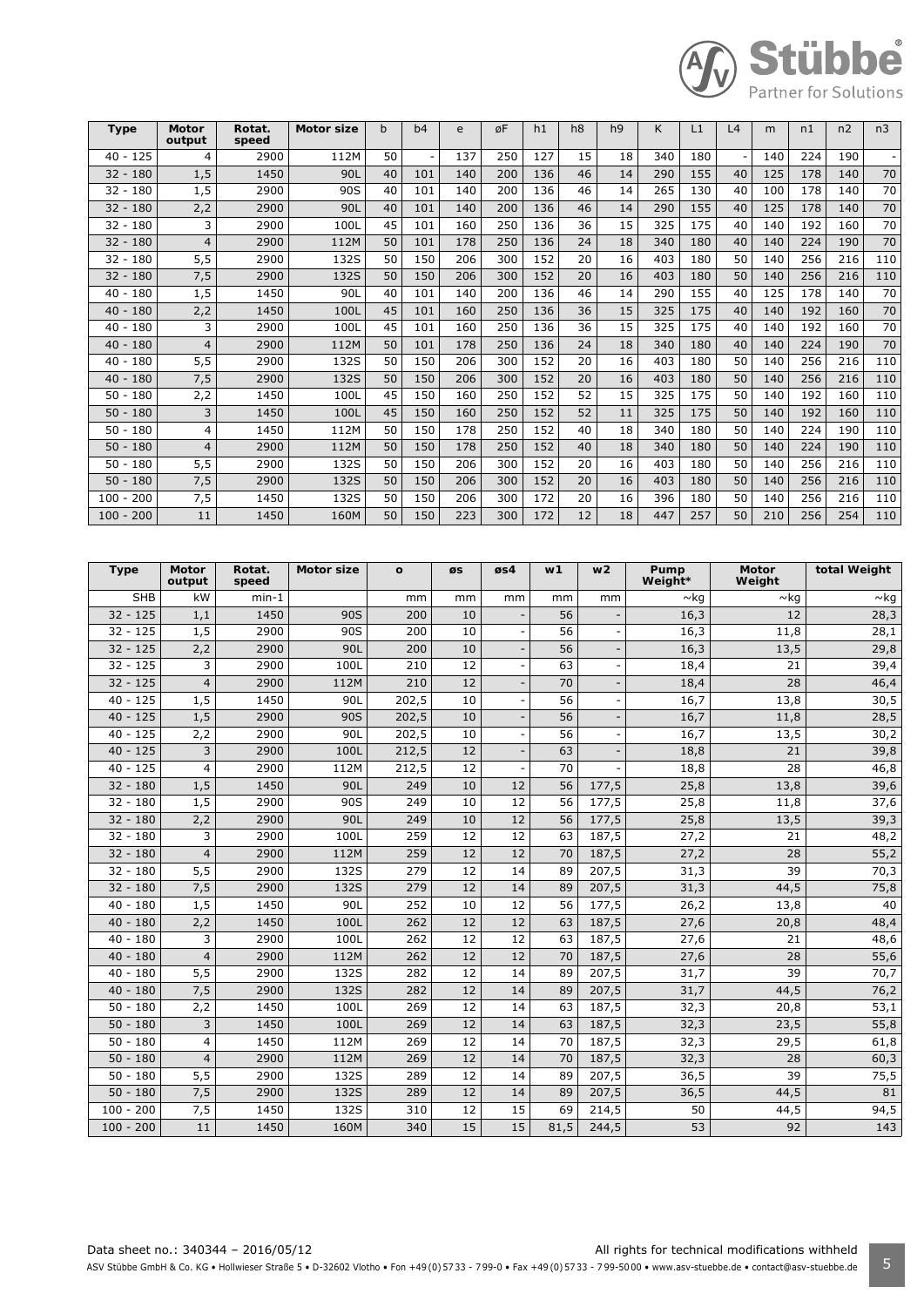

# **Sectional drawing and item description**

SHB 15-80 up to 25-125



| part No. | designation       |
|----------|-------------------|
| 102.1    | spiral casing     |
| 153.1    | suction socket    |
| 156.1    | Pressure socket   |
| 161.1    | casing cover      |
| 210.1    | shaft             |
| 230.1    | impeller          |
| 260.1    | impeller hub cap  |
| 341.1    | drive lantern     |
| 346.1    | wafer type flange |
| 412.1    | $O$ -ring         |
| 412.4    | O-ring            |
| 412.5    | O-ring            |
| 412.6    | O-ring            |
| 412.7    | O-ring            |
| 412.8    | O-ring            |
| 412.9    | $O$ -ring         |
| 412.11   | O-ring            |

| part No. | designation         |
|----------|---------------------|
| 433.1    | mechanical seal     |
| 507.1    | liquid splash ring  |
| 550.1    | disc                |
| 554.3    | washer              |
| 554.5    | washer              |
| 580.1    | protection cap      |
| 681.1    | coupling protection |
| 801.1    | motor               |
| 901.3    | hexagon screw       |
| 901.5    | hexagon screw       |
| 903.1    | plug screw          |
| 904.1    | headless setscrew   |
| 904.2    | headless setscrew   |
| 920.4    | hexagon nut         |
| 934.1    | spring washer       |
| 940.1    | key                 |
|          |                     |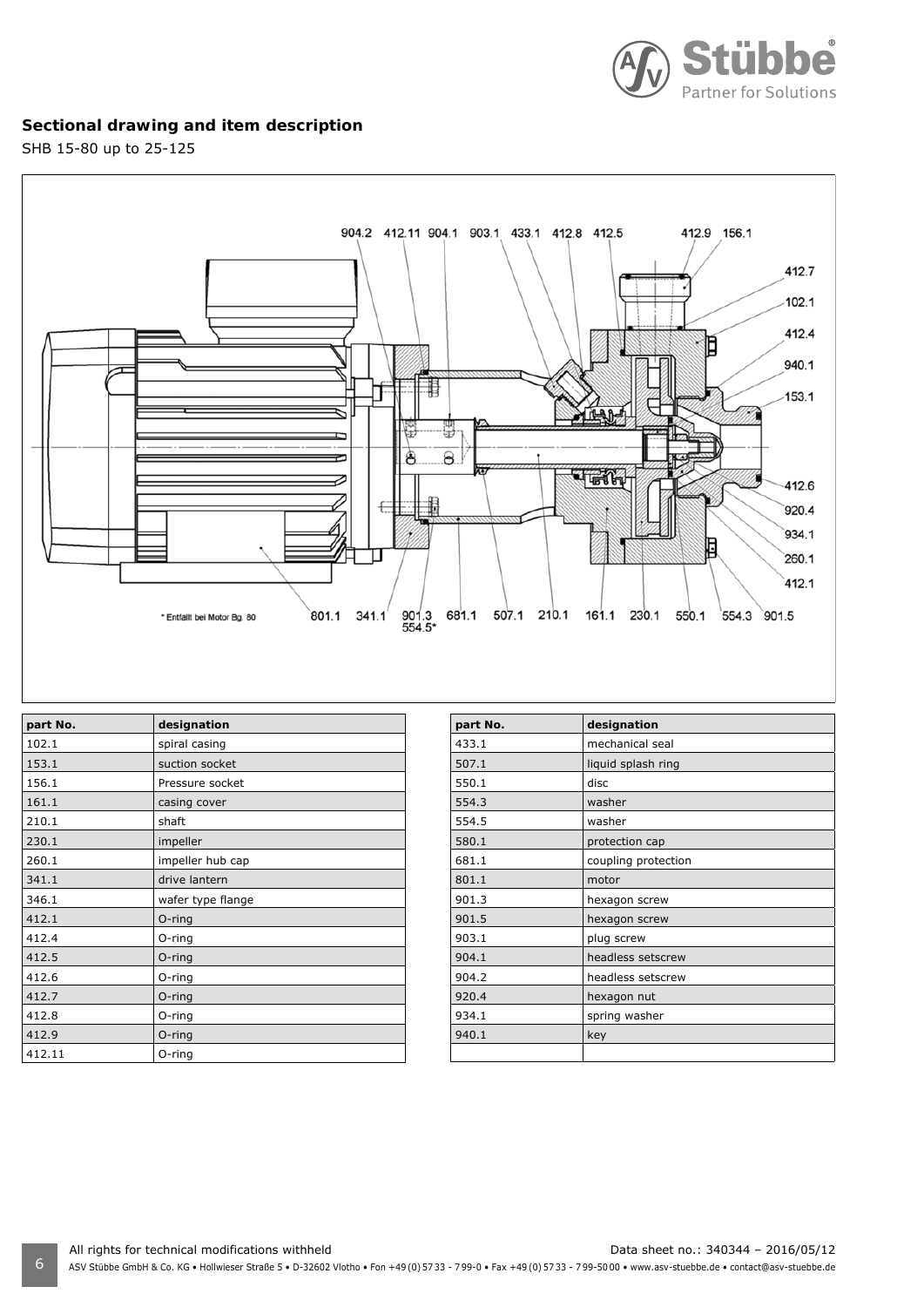

## **Sectional drawing and item description**

SHB 32-125 to 100 -200



| Part No. | Designation         |
|----------|---------------------|
| 102.1    | Spiral casing       |
| 161.1    | Casing cover        |
| 183.1    | distance plate      |
| 183.2    | Support foot        |
| 210.1    | Shaft               |
| 230.1    | Impeller            |
| 260.1    | Impeller hub cap    |
| 341.1    | Drive lantern       |
| 346.1    | Intermediate flange |
| 412.1    | $O$ -ring           |
| 412.5    | $O$ -ring           |
| 412.6    | $O$ -ring           |
| 412.8    | O-ring              |
| 412.9    | O-ring              |
| 412.10   | O-ring              |
| 412.11   | $O$ -ring           |
| 433.1    | Mechanical seal     |
| 507.1    | Liquid splash ring  |
| 550.1    | <b>Disk</b>         |
| 554.3    | Washer              |

| Part No. | Designation              |
|----------|--------------------------|
| 554.5    | Washer                   |
| 580.1    | Protection cap           |
| 681.1    | Coupling protection      |
| 801.1    | Motor                    |
| 841.1    | Coupling                 |
| 901.3    | Hexagon screw            |
| 901.5    | Hexagon screw            |
| 902.3    | Stud bolt                |
| 903.1    | Plug screw               |
| 903.4    | Plug screw (option)      |
| 904.1    | <b>Headless setscrew</b> |
| 914.4    | Cheese head screw        |
| 914.5    | Cheese head screw        |
| 920.1    | Hexagon nut              |
| 920.4    | Hexagon nut              |
| 920.5    | Hexagon nut              |
| 934.1    | Spring washer            |
| 940.1    | Key                      |
| 940.2    | Key                      |
|          |                          |